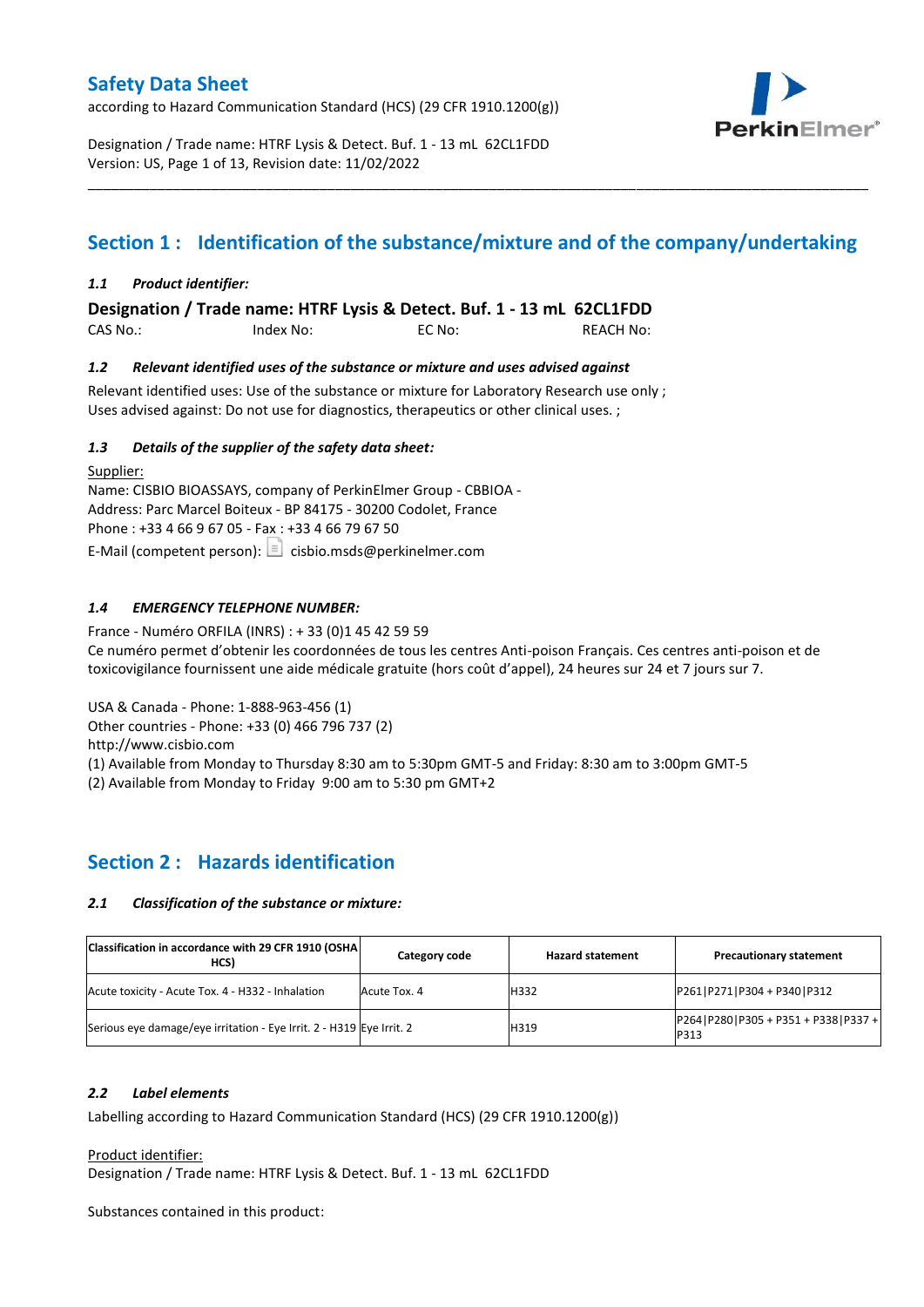according to Hazard Communication Standard (HCS) (29 CFR 1910.1200(g))



### Designation / Trade name: HTRF Lysis & Detect. Buf. 1 - 13 mL 62CL1FDD Version: US, Page 2 of 13, Revision date: 11/02/2022

| Substance name                                                                                   | CAS n°    | Index n°     | EC n°     |
|--------------------------------------------------------------------------------------------------|-----------|--------------|-----------|
| lpotassium fluoride                                                                              | 7789-23-3 | 009-005-00-2 | 232-151-5 |
| Poly(oxy-1,2-ethanediyl), $\alpha$ -[4-(1,1,3,3-tetramethylbutyl)phenyl]- $\omega$ -<br>hydroxy- | 9002-93-1 |              |           |

\_\_\_\_\_\_\_\_\_\_\_\_\_\_\_\_\_\_\_\_\_\_\_\_\_\_\_\_\_\_\_\_\_\_\_\_\_\_\_\_\_\_\_\_\_\_\_\_\_\_\_\_\_\_\_\_\_\_\_\_\_\_\_\_\_\_\_\_\_\_\_\_\_\_\_\_\_\_\_\_\_\_\_\_\_\_\_\_\_\_\_\_\_\_\_\_\_\_\_\_\_

#### Hazard pictograms GHS07-exclam



Signal word: Warning

#### Hazard and precautionary statements:

| Code          | <b>Hazard statments</b>                                                                                                                             |  |  |  |  |  |  |  |
|---------------|-----------------------------------------------------------------------------------------------------------------------------------------------------|--|--|--|--|--|--|--|
| H319          | Causes serious eye irritation                                                                                                                       |  |  |  |  |  |  |  |
| H332          | Harmful if inhaled                                                                                                                                  |  |  |  |  |  |  |  |
| P261          | Avoid breathing dust/fume/gas/mist/vapours/spray.                                                                                                   |  |  |  |  |  |  |  |
| P264          | Wash  thoroughly after handling.                                                                                                                    |  |  |  |  |  |  |  |
| P271          | Use only outdoors or in a well-ventilated area.                                                                                                     |  |  |  |  |  |  |  |
| P280          | Wear protective gloves/protective clothing/eye protection/face protection.                                                                          |  |  |  |  |  |  |  |
| $P304 + P340$ | IF INHALED: Remove person to fresh air and keep comfortable for breathing.                                                                          |  |  |  |  |  |  |  |
|               | P305 + P351 + P338 IF IN EYES: Rinse cautiously with water for several minutes. Remove contact lenses, if present and easy to do. Continue rinsing. |  |  |  |  |  |  |  |
| P312          | Call a POISON CENTRE/doctor/ if you feel unwell.                                                                                                    |  |  |  |  |  |  |  |
| $P337 + P313$ | If eye irritation persists: Get medical advice/attention.                                                                                           |  |  |  |  |  |  |  |

### *2.3 Other hazards*

The mixture contains substances classified as 'Substances of Very High Concern' (SVHC) published by the European CHemicals Agency (ECHA) under article 57 of REACH at levels of 0.1% or higher. This substance or mixture contains no components considered to be either persistent, bioaccumulative and toxic (PBT), or very persistent and very bioaccumulative (vPvB) at levels of 0.1% or higher ;

Adverse human health effects: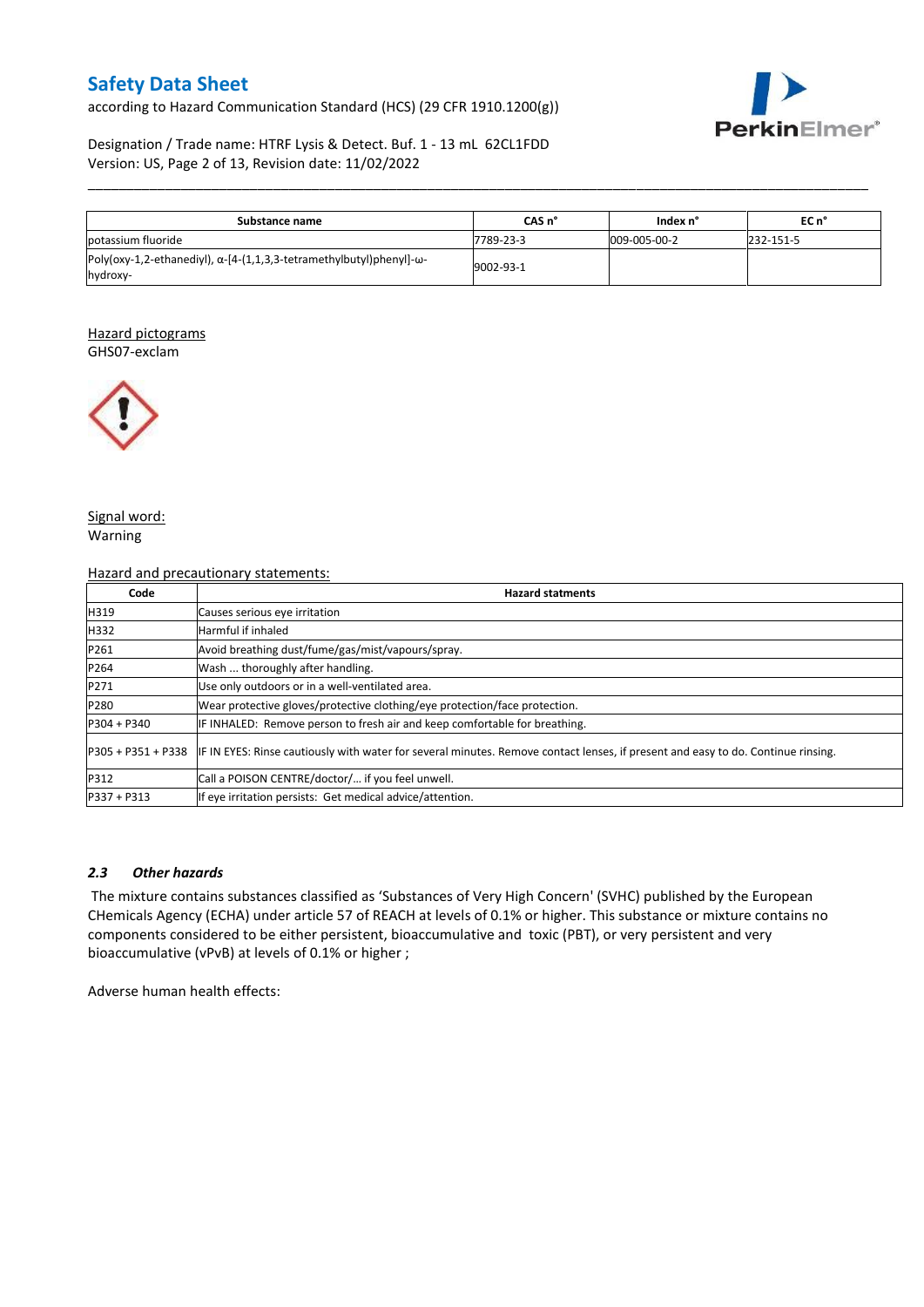according to Hazard Communication Standard (HCS) (29 CFR 1910.1200(g))



Designation / Trade name: HTRF Lysis & Detect. Buf. 1 - 13 mL 62CL1FDD Version: US, Page 3 of 13, Revision date: 11/02/2022

# **Section 3 : Composition/information on ingredients**

### *3.2 Mixtures*

Hazardous ingredients:

This mixture does not contain any hazardous substances at the concentration limits given in Regulation (EC) No. 1272/2008 and OSHA Hazard Communication Standard 29 CFR 1910.1200.

\_\_\_\_\_\_\_\_\_\_\_\_\_\_\_\_\_\_\_\_\_\_\_\_\_\_\_\_\_\_\_\_\_\_\_\_\_\_\_\_\_\_\_\_\_\_\_\_\_\_\_\_\_\_\_\_\_\_\_\_\_\_\_\_\_\_\_\_\_\_\_\_\_\_\_\_\_\_\_\_\_\_\_\_\_\_\_\_\_\_\_\_\_\_\_\_\_\_\_\_\_

Additional information:

Full text of H- and EUH-phrases: see SECTION 16.

# **Section 4 : First aid measures**

### *4.1 Description of first aid measures*

**General information**: Do not leave affected person unattended. ; Remove affected person from the danger area and lay down. ;

**Following inhalation**: In case of respiratory tract irritation, consult a physician. ; Provide fresh air. ;

**Following skin contact**:After contact with skin, wash immediately with water ; Remove contaminated clothing ;

**Following eye contact**: After contact with the eyes, rinse with water with the eyelids open for a sufficient length of time, then consult an ophthalmologist immediately. ;

**Following ingestion**: Do NOT induce vomiting. ; Give nothing to eat or drink. ; If accidentally swallowed rinse the mouth with plenty of water (only if the person is conscious) and obtain immediate medical attention. ; **Self-protection of the first aider**:

#### *4.2 Most important symptoms and effects, both acute and delayed*

Symptoms: No known symptoms to date. ; Effects:

### *4.3 Indication of any immediate medical attention and special treatment needed*

Notes for the doctor:

# **Section 5 : Firefighting measures**

#### *5.1 Extinguishing media:*

Suitable extinguishing media: This product is not flammable. Use extinguishing agent suitable for type of surrounding fire ;

#### *5.2 Special hazards arising from the substance or mixture*

Hazardous combustion products: /

### *5.3 Advice for fire-fighters*

Wear Protective clothing. ; Additional information: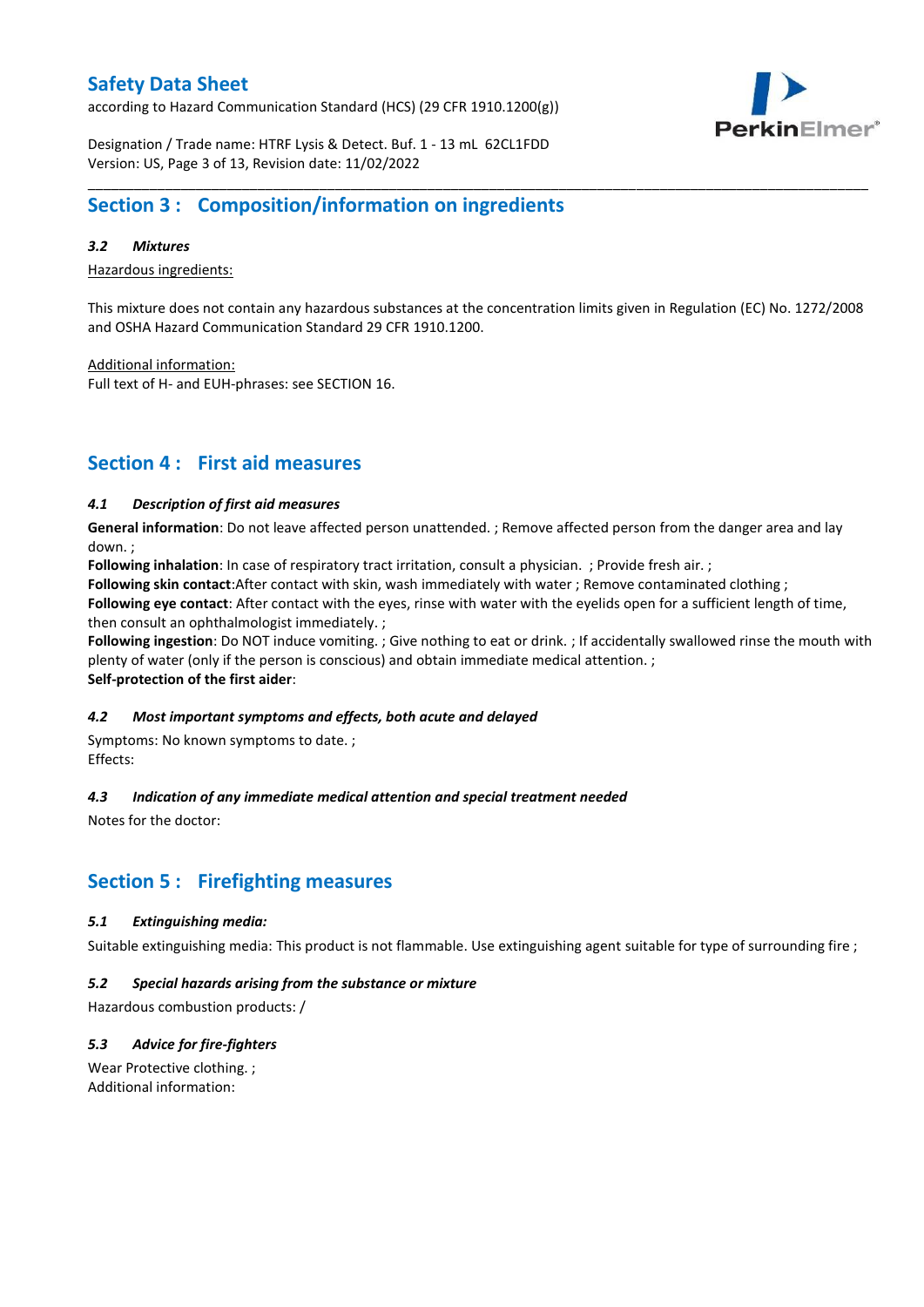according to Hazard Communication Standard (HCS) (29 CFR 1910.1200(g))



Designation / Trade name: HTRF Lysis & Detect. Buf. 1 - 13 mL 62CL1FDD Version: US, Page 4 of 13, Revision date: 11/02/2022

# **Section 6 : Accidental release measures**

### *6.1 Personal precautions, protective equipment and emergency procedures*

Emergency procedures: Provide adequate ventilation. ; Emergency procedures: Remove persons to safety. ; Personal precautions: Use personal protection equipment (see section 8). ;

\_\_\_\_\_\_\_\_\_\_\_\_\_\_\_\_\_\_\_\_\_\_\_\_\_\_\_\_\_\_\_\_\_\_\_\_\_\_\_\_\_\_\_\_\_\_\_\_\_\_\_\_\_\_\_\_\_\_\_\_\_\_\_\_\_\_\_\_\_\_\_\_\_\_\_\_\_\_\_\_\_\_\_\_\_\_\_\_\_\_\_\_\_\_\_\_\_\_\_\_\_

### *6.2 Environmental precautions*

Do not allow to enter into surface water or drains. ; Ensure all waste water is collected and treated via a waste water treatment plant. ;

#### *6.3 Methods and material for containment and cleaning up*

For cleaning up: Suitable material for taking up: Absorbing material, organic ; Other information:

### *6.4 Reference to other sections*

Additional information:

# **Section 7 : Handling and storage**

### *7.1 Precautions for safe handling*

#### Protective measures:

Advice on safe handling: Avoid contact with skin, eyes and clothes. ; Avoid: Eye contact ; Avoid: Generation/formation of aerosols ; Avoid: Skin contact ; Avoid: inhalation ; In the immediate working surroundings there must be: Emergency shower installed ; In the immediate working surroundings there must be: Provide eye shower and label its location conspicuously ; Wash contaminated clothing immediately. ;

Fire preventions:

Do not eat, drink or smoke in areas where reagents are handled. ; Do not pipet by mouth ; Wear suitable one-way gloves at work ;

Advice on general occupational hygiene : Handle in accordance with good industrial hygiene and safety practice ; Observe technical data sheet. ; Remove contaminated, saturated clothing. ; Wash hands before breaks and after work. ;

### *7.2 Conditions for safe storage, including any incompatibilities*

Requirements for storage rooms and vessels: Keep container tightly closed. ; Keep-store only in original container or in properly labeled containers ; Hints on storage assembly: Materials to avoid:

Further information on storage conditions:

#### *7.3 Specific end uses:*

Recommendations on specific end uses: Observe technical data sheet. ;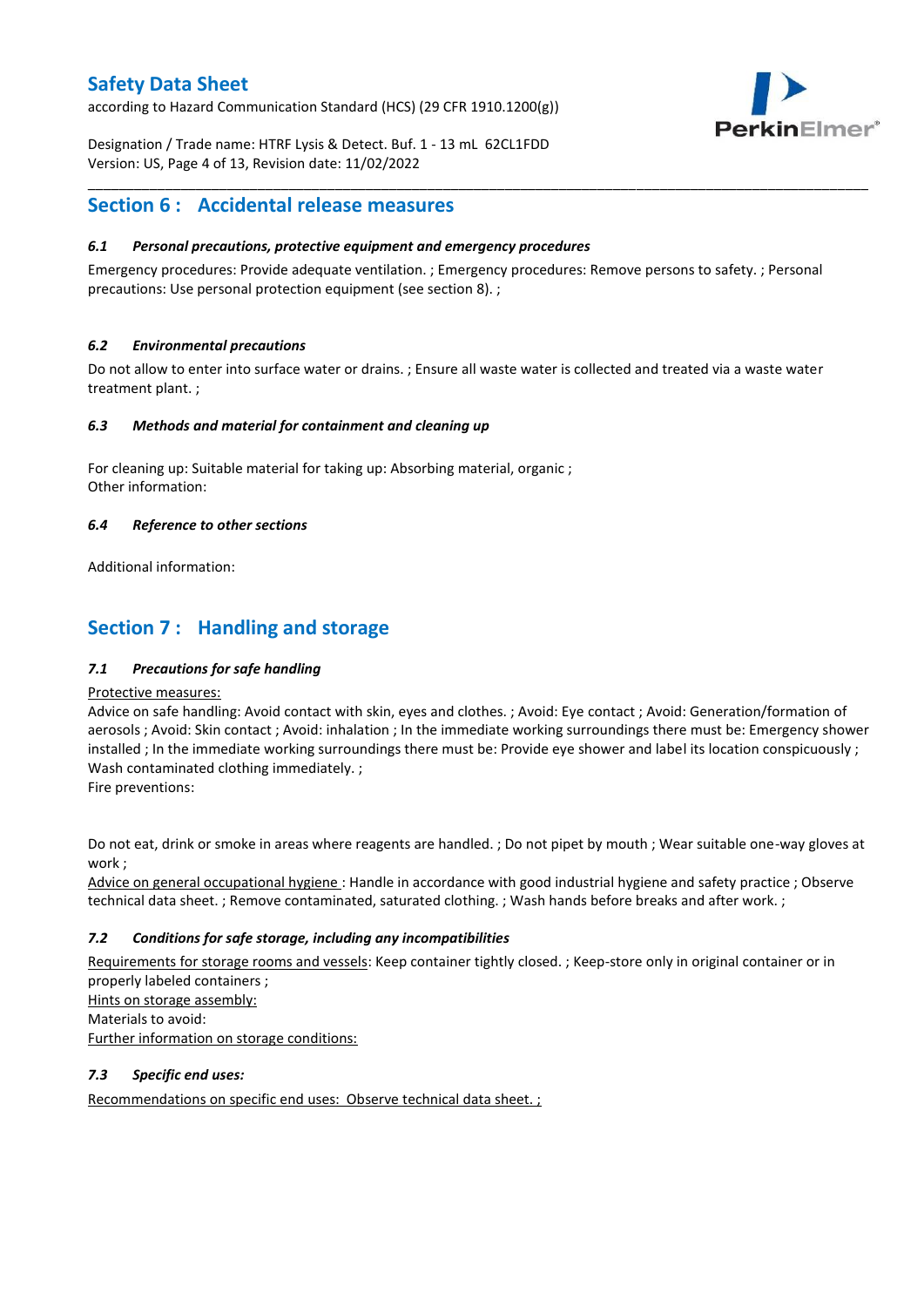according to Hazard Communication Standard (HCS) (29 CFR 1910.1200(g))



Designation / Trade name: HTRF Lysis & Detect. Buf. 1 - 13 mL 62CL1FDD Version: US, Page 5 of 13, Revision date: 11/02/2022

# **Section 8 : Exposure controls/personal protection**

### *8.1 Control parameters*

Preliminary remark:

# 8.1.1 Occupational exposure limits:

OSHA (USA)

| Source:                                                | Occupational Safety and Health Administration (OSHA) Permissible Exposure Limits (PELS) from 29 CFR 1910.1000 |               |                                                                            |                                                                               |                                                                      |                                                                        |  |  |  |  |  |
|--------------------------------------------------------|---------------------------------------------------------------------------------------------------------------|---------------|----------------------------------------------------------------------------|-------------------------------------------------------------------------------|----------------------------------------------------------------------|------------------------------------------------------------------------|--|--|--|--|--|
| Substance                                              | EC-No.                                                                                                        | <b>CAS-No</b> | <b>OSHA Permissible</b><br><b>Exposure Limit (PEL)</b><br>8-hour TWA (ppm) | <b>OSHA Permissible</b><br><b>Exposure Limit (PEL) 8-</b><br>hour TWA (mg/m3) | <b>OSHA Permissible</b><br><b>Exposure Limit (PEL)</b><br>STEL (ppm) | <b>OSHA Permissible</b><br><b>Exposure Limit (PEL)</b><br>STEL (mg/m3) |  |  |  |  |  |
| $\frac{1}{17778-77}$ -0 / 231-913- $\big _{231-913-4}$ |                                                                                                               | 7778-77-0     |                                                                            |                                                                               |                                                                      |                                                                        |  |  |  |  |  |
| 7789-23-3 / 232-151-232-151-5                          |                                                                                                               | 7789-23-3     |                                                                            |                                                                               |                                                                      |                                                                        |  |  |  |  |  |

\_\_\_\_\_\_\_\_\_\_\_\_\_\_\_\_\_\_\_\_\_\_\_\_\_\_\_\_\_\_\_\_\_\_\_\_\_\_\_\_\_\_\_\_\_\_\_\_\_\_\_\_\_\_\_\_\_\_\_\_\_\_\_\_\_\_\_\_\_\_\_\_\_\_\_\_\_\_\_\_\_\_\_\_\_\_\_\_\_\_\_\_\_\_\_\_\_\_\_\_\_

| Source:<br>TRGS 903, November 2015, BAuA                       |        |               |             |           |  |  |  |
|----------------------------------------------------------------|--------|---------------|-------------|-----------|--|--|--|
| <b>Substance</b>                                               | EC No. | <b>CAS-No</b> | BGW (mg/m3) | BGW (ppm) |  |  |  |
| 7778-77-0 / 231-913-231-913-4<br>I4                            |        | 7778-77-0     |             |           |  |  |  |
| $\overline{7789}$ -23-3 / 232-151- $\big  232 - 151 - 5 \big $ |        | 7789-23-3     |             |           |  |  |  |

### 8.1.2 DNEL/PNEC-values:

• DNEL worker

| Source:                  |                     | <b>IGESTIS – substance database</b> |                                                 |                                                          |                                                           |                                                 |                                                         |                                    |                                                                               |  |  |  |  |
|--------------------------|---------------------|-------------------------------------|-------------------------------------------------|----------------------------------------------------------|-----------------------------------------------------------|-------------------------------------------------|---------------------------------------------------------|------------------------------------|-------------------------------------------------------------------------------|--|--|--|--|
| <b>Substance</b>         | EC-No.              | <b>CAS-No</b>                       | Acute - dermal,<br>local effects<br>(mg/kg/day) | $Long-term -$<br>dermal, local<br>effects<br>(mg/kg/day) | Long-term -<br>dermal.<br>systemic effects<br>(mg/kg/day) | Acute –<br>inhalation, local<br>effects (mg/m3) | $Acute -$<br>inhalation.<br>systemic effects<br>(mg/m3) | Long-term $-$<br>inhalation, local | Long-term $-$<br>inhalation.<br>"leffects (mg/m3) systemic effects<br>(mg/m3) |  |  |  |  |
| 7778-77-0 /<br>231-913-4 | 231-913-4 7778-77-0 |                                     |                                                 |                                                          |                                                           |                                                 | 4.07-4.07                                               |                                    |                                                                               |  |  |  |  |
| 7789-23-3/<br>232-151-5  | 232-151-5 7789-23-3 |                                     |                                                 |                                                          |                                                           | $3-3$                                           | $3 - 3$                                                 |                                    |                                                                               |  |  |  |  |

DNEL consumer

| Source:                  |        | <b>IGESTIS - substance database</b> |                                                 |                                                          |                                                             |                                                 |                                                       |                                                     |                                                             |
|--------------------------|--------|-------------------------------------|-------------------------------------------------|----------------------------------------------------------|-------------------------------------------------------------|-------------------------------------------------|-------------------------------------------------------|-----------------------------------------------------|-------------------------------------------------------------|
| <b>Substance</b>         | EC-No. | <b>CAS-No</b>                       | Acute - dermal,<br>local effects<br>(mg/kg/day) | $Long-term -$<br>dermal, local<br>effects<br>(mg/kg/day) | Long-term $-$<br>dermal,<br>systemic effects<br>(mg/kg/day) | Acute –<br>inhalation, local<br>effects (mg/m3) | Acute –<br>inhalation,<br>systemic effects<br>(mg/m3) | Long-term -<br>inhalation, local<br>effects (mg/m3) | Long-term $-$<br>inhalation,<br>systemic effects<br>(mg/m3) |
| 7778-77-0 /<br>231-913-4 |        | 231-913-4 7778-77-0                 |                                                 |                                                          |                                                             |                                                 |                                                       |                                                     |                                                             |
| 7789-23-3/<br>232-151-5  |        | 232-151-5 7789-23-3                 |                                                 |                                                          |                                                             |                                                 |                                                       |                                                     |                                                             |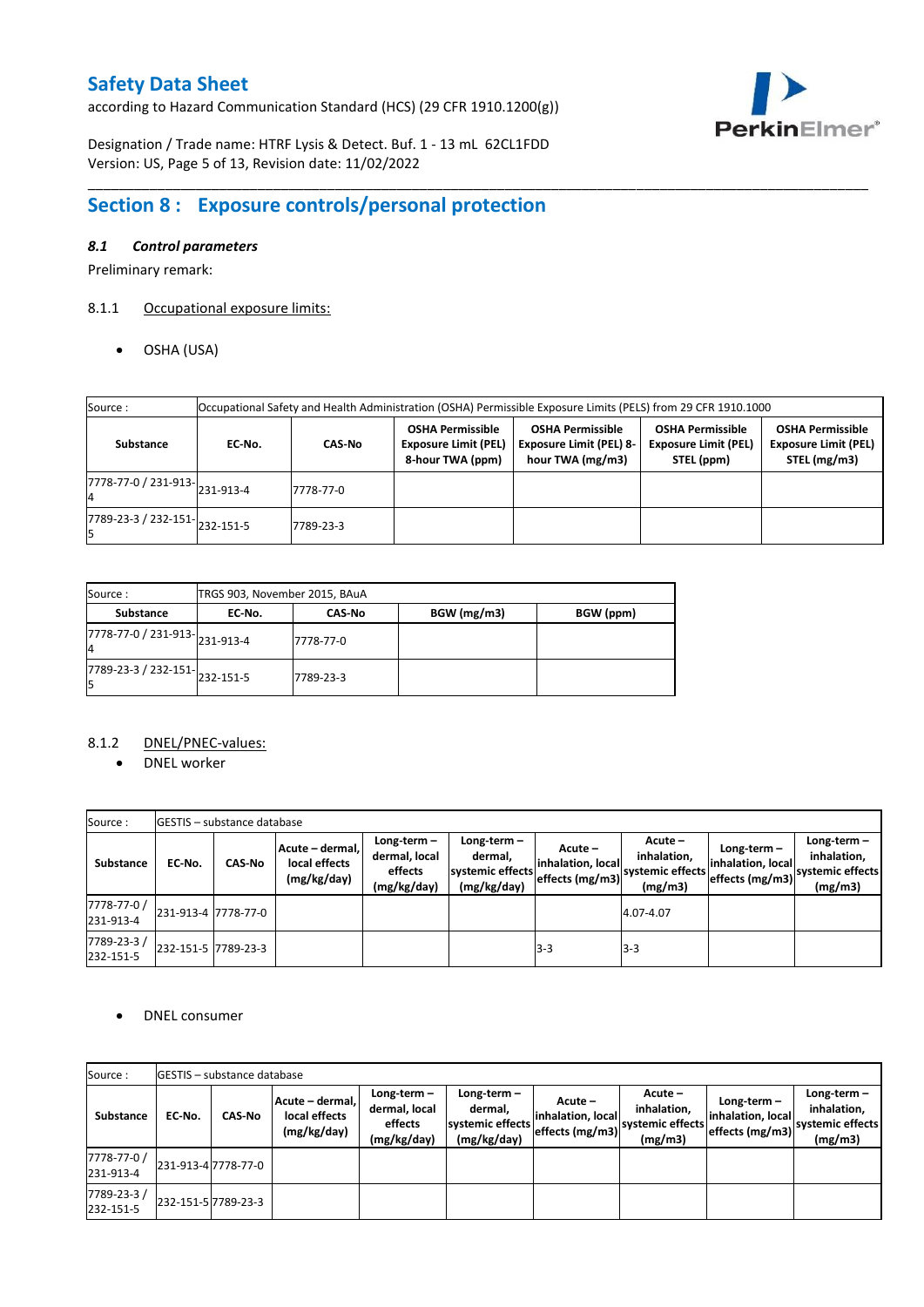according to Hazard Communication Standard (HCS) (29 CFR 1910.1200(g))



Designation / Trade name: HTRF Lysis & Detect. Buf. 1 - 13 mL 62CL1FDD Version: US, Page 6 of 13, Revision date: 11/02/2022

### • PNEC

| Source:          | <b>INERIS</b>                  |               |        |                                                                                                                                                                                                                                                                                                                                                                                                                                                                                                                                                                                     |  |  |              |  |  |                      |  |                      |  |              |  |  |
|------------------|--------------------------------|---------------|--------|-------------------------------------------------------------------------------------------------------------------------------------------------------------------------------------------------------------------------------------------------------------------------------------------------------------------------------------------------------------------------------------------------------------------------------------------------------------------------------------------------------------------------------------------------------------------------------------|--|--|--------------|--|--|----------------------|--|----------------------|--|--------------|--|--|
|                  |                                |               |        | PNEC AQUATIC                                                                                                                                                                                                                                                                                                                                                                                                                                                                                                                                                                        |  |  |              |  |  |                      |  | <b>PNEC Sediment</b> |  |              |  |  |
| <b>Substance</b> | EC-No.                         | <b>CAS-No</b> |        | freshwater                                                                                                                                                                                                                                                                                                                                                                                                                                                                                                                                                                          |  |  | marine water |  |  | intermittent release |  | freshwater           |  | marine water |  |  |
|                  |                                |               | (mg/L) | $\lceil \frac{\text{(mg/kg)}}{\text{(ppm)}} \rceil \cdot \lceil \frac{\text{(mg/L)}}{\text{(mg/kg)}} \rceil \cdot \lceil \frac{\text{(ng/L)}}{\text{(mg/kg)}} \rceil \cdot \lceil \frac{\text{(pg/m)}}{\text{(mg/m)}} \rceil \cdot \lceil \frac{\text{(mg/g)}}{\text{(mg/m)}} \rceil \cdot \lceil \frac{\text{(mg/g)}}{\text{(mg/m)}} \rceil \cdot \lceil \frac{\text{(mg/g)}}{\text{(mg/m)}} \rceil \cdot \lceil \frac{\text{(mg/g)}}{\text{(pg/m)}} \rceil \cdot \lceil \frac{\text{(mg/g)}}{\text{(mg/m)}} \rceil \cdot \lceil \frac{\text{(mg/g)}}{\text{(mg/m)}} \rceil \cdot$ |  |  |              |  |  |                      |  |                      |  |              |  |  |
| 7778-77-0        | / 231-913- 231-913-4 7778-77-0 |               |        |                                                                                                                                                                                                                                                                                                                                                                                                                                                                                                                                                                                     |  |  |              |  |  |                      |  |                      |  |              |  |  |
| 7789-23-3        | / 232-151- 232-151-5 7789-23-3 |               |        |                                                                                                                                                                                                                                                                                                                                                                                                                                                                                                                                                                                     |  |  |              |  |  |                      |  |                      |  |              |  |  |

\_\_\_\_\_\_\_\_\_\_\_\_\_\_\_\_\_\_\_\_\_\_\_\_\_\_\_\_\_\_\_\_\_\_\_\_\_\_\_\_\_\_\_\_\_\_\_\_\_\_\_\_\_\_\_\_\_\_\_\_\_\_\_\_\_\_\_\_\_\_\_\_\_\_\_\_\_\_\_\_\_\_\_\_\_\_\_\_\_\_\_\_\_\_\_\_\_\_\_\_\_

| Source:                 | <b>INERIS</b> |               |                  |         |                                |        |          |       |        |                             |       |        |         |       |
|-------------------------|---------------|---------------|------------------|---------|--------------------------------|--------|----------|-------|--------|-----------------------------|-------|--------|---------|-------|
|                         |               |               |                  | Others  |                                |        |          |       |        |                             |       |        |         |       |
| <b>Substance</b>        | EC-No.        | <b>CAS-No</b> | <b>PNEC soil</b> |         | PNEC sewage treatment<br>plant |        | PNEC air |       |        | PNEC secondary<br>poisoning |       |        |         |       |
|                         |               |               | (mg/L)           | (mg/kg) | (ppm)                          | (mg/L) | (mg/kg)  | (ppm) | (mg/L) | (mg/kg)                     | (ppm) | (mg/L) | (mg/kg) | (ppm) |
| 7778-77-0/<br>231-913-4 | 231-913-4     | 7778-77-0     |                  |         |                                |        |          |       |        |                             |       |        |         |       |
| 7789-23-3/<br>232-151-5 | 232-151-5     | 7789-23-3     |                  |         |                                |        |          |       |        |                             |       |        |         |       |

#### *8.2 Exposure controls*

8.2.1 Appropriate engineering controls:

Technical measures and appropriate working operations should be given priority over the use of personal protective equipment. See section 7

8.2.2 Personal protective equipment:

Eye / Face protection: Safety glasses with side-shields ;

Skin protection:Gloves ; Laboratory coats ;

Respiratory protection:Ensure adequate ventilation ;

Thermal hazards:

8.2.3 Environmental exposure controls:

Consumer exposure control

Measures related to consumer uses of the substance (as such or in mixtures): Measures related to the service life of the substance in articles:

# **Section 9 : Physical and chemical properties**

#### *9.1 Information on basic physical and chemical properties*

Appearance

| $-$                   |             |
|-----------------------|-------------|
| Physical state        | Liauid:     |
| Colour                | Colorless ; |
| Odour                 |             |
| Odour threshold (ppm) |             |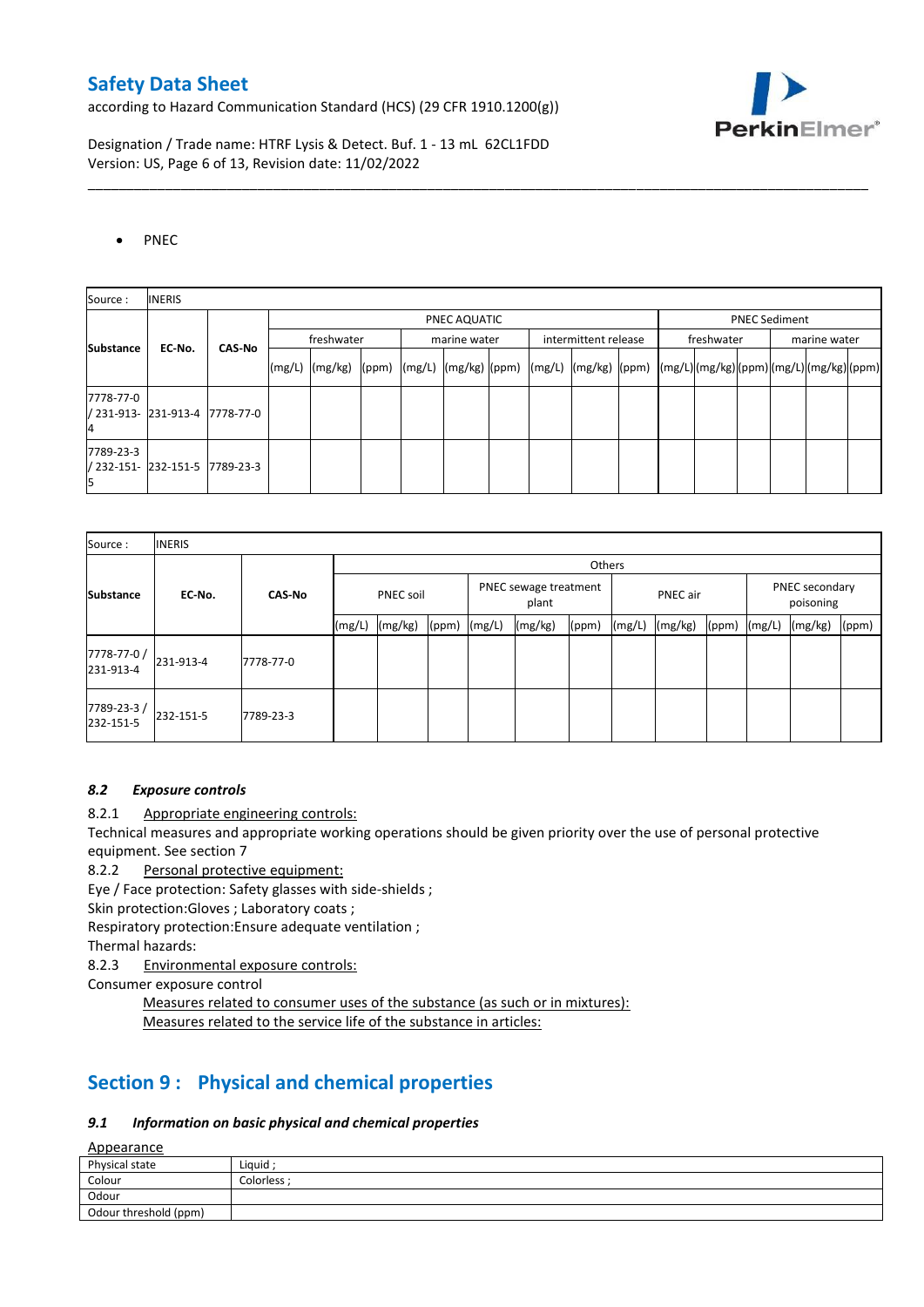according to Hazard Communication Standard (HCS) (29 CFR 1910.1200(g))



### Designation / Trade name: HTRF Lysis & Detect. Buf. 1 - 13 mL 62CL1FDD Version: US, Page 7 of 13, Revision date: 11/02/2022

|                                                             |                                           | Value | Concentration<br>(mol/L) | Method | Temperature (°C) | Pressure (kPa) | Remark |
|-------------------------------------------------------------|-------------------------------------------|-------|--------------------------|--------|------------------|----------------|--------|
| pH                                                          |                                           |       |                          |        |                  |                |        |
| Melting point (°C)                                          |                                           |       |                          |        |                  |                |        |
| Freezing point (°C)                                         |                                           |       |                          |        |                  |                |        |
| Initial boiling point/boiling range (°C)                    |                                           |       |                          |        |                  |                |        |
| Flash point (°C)                                            |                                           |       |                          |        |                  |                |        |
| Evaporation rate (kg/m <sup>2</sup> /h)                     |                                           |       |                          |        |                  |                |        |
| Flammability (type: ) (%)                                   |                                           |       |                          |        |                  |                |        |
| Upper/lower<br>flammability or explosive<br>limits          | Upper explosive limit<br>(%)              |       |                          |        |                  |                |        |
|                                                             | Lower explosive limit (%)                 |       |                          |        |                  |                |        |
| Vapour pressure (kPa)                                       |                                           |       |                          |        |                  |                |        |
| Vapour density (g/cm <sup>3</sup> )                         |                                           |       |                          |        |                  |                |        |
|                                                             | Density (g/cm <sup>3</sup> )              |       |                          |        |                  |                |        |
| Densities                                                   | Relative density (g/cm <sup>3</sup> )     |       |                          |        |                  |                |        |
|                                                             | Bulk density (g/cm <sup>3</sup> )         |       |                          |        |                  |                |        |
|                                                             | Critical density (g/cm <sup>3</sup> )     |       |                          |        |                  |                |        |
| Solubility (Type: ) (g/L)                                   |                                           |       |                          |        |                  |                |        |
| Partition coefficient (log Pow)<br>n-octanol/water at pH :  |                                           |       |                          |        |                  |                |        |
| Auto-ignition temperature (°C)                              |                                           |       |                          |        |                  |                |        |
| Decomposition temperature (°C)<br>Decomposition energy : kJ |                                           |       |                          |        |                  |                |        |
| Viscosity                                                   | Viscosity, dynamic (poiseuille)           |       |                          |        |                  |                |        |
|                                                             | Viscosity, cinematic (cm <sup>3</sup> /s) |       |                          |        |                  |                |        |
|                                                             | <b>Explosive properties</b>               |       |                          |        |                  |                |        |
|                                                             | Oxidising properties                      |       |                          |        |                  |                |        |
|                                                             |                                           |       |                          |        |                  |                |        |

\_\_\_\_\_\_\_\_\_\_\_\_\_\_\_\_\_\_\_\_\_\_\_\_\_\_\_\_\_\_\_\_\_\_\_\_\_\_\_\_\_\_\_\_\_\_\_\_\_\_\_\_\_\_\_\_\_\_\_\_\_\_\_\_\_\_\_\_\_\_\_\_\_\_\_\_\_\_\_\_\_\_\_\_\_\_\_\_\_\_\_\_\_\_\_\_\_\_\_\_\_

#### *9.2 Other information:*

No other relevant data available

# **Section 10 : Stability and reactivity**

#### *10.1 Reactivity*

This material is considered to be non-reactive under normal use conditions. ;

*10.2 Chemical stability*

#### *10.3 Possibility of hazardous reactions*

*10.4 Conditions to avoid:*

#### *10.5 Incompatible materials:*

#### *10.6 Hazardous decomposition products:*

Does not decompose when used for intended uses. ; Thermal decomposition can lead to the escape of irritating gases and vapors. ;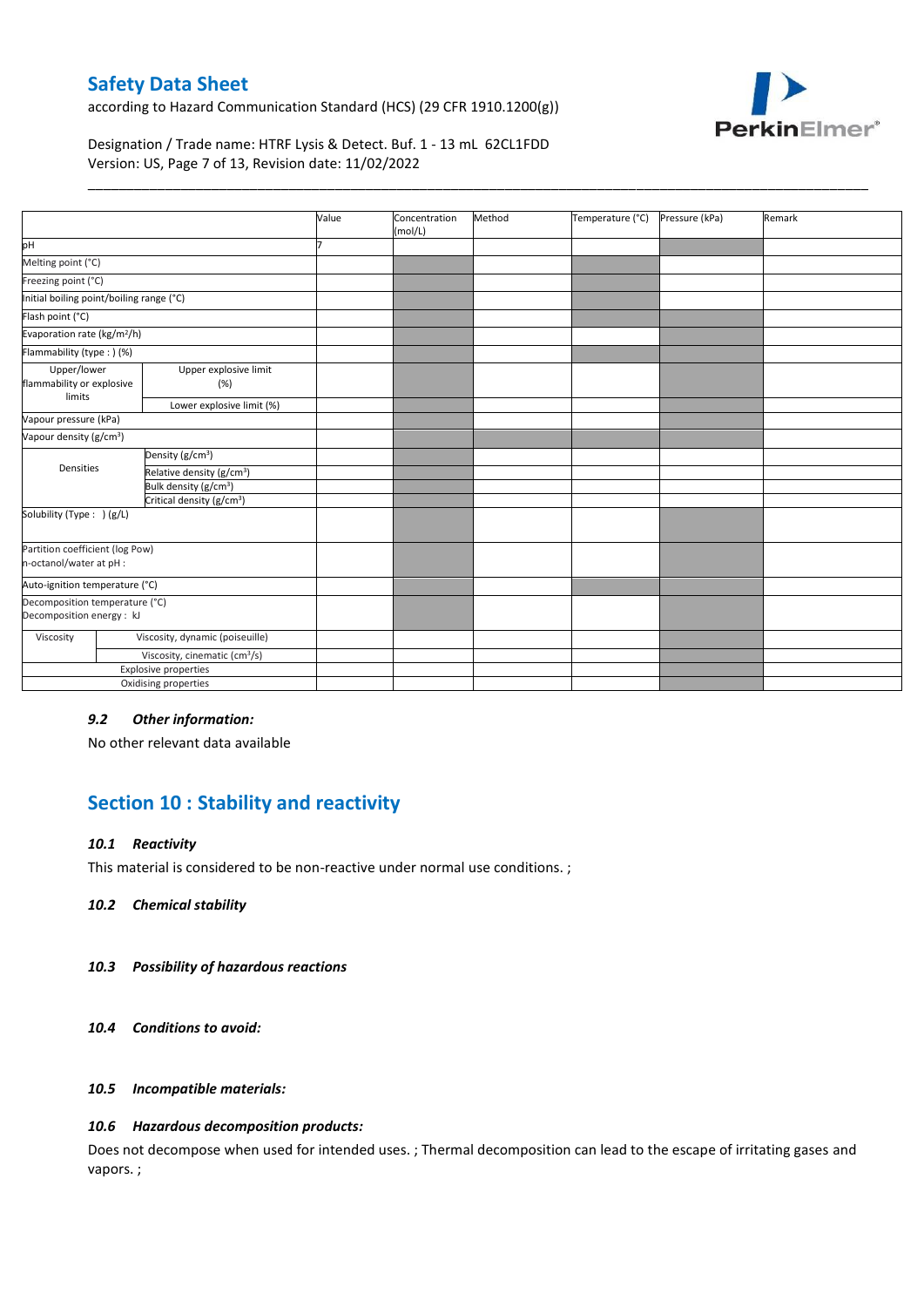according to Hazard Communication Standard (HCS) (29 CFR 1910.1200(g))



Designation / Trade name: HTRF Lysis & Detect. Buf. 1 - 13 mL 62CL1FDD Version: US, Page 8 of 13, Revision date: 11/02/2022

# **Section 11 : Toxicological information**

Toxicokinetics, metabolism and distribution

### *11.1 Information on toxicological effects*

Substances

#### **Acute toxicity**

# Animal data:

Acute oral toxicity:

| Substance name        | LD50<br>(mg/kg) | <b>Species</b> | Method | Symptoms / delayed effects | Remark |
|-----------------------|-----------------|----------------|--------|----------------------------|--------|
| 7789-23-3 / 232-151-5 | 245-245         | Rat            |        |                            |        |
| 9002-93-1             | 1800-1800       | Rat            |        |                            |        |

\_\_\_\_\_\_\_\_\_\_\_\_\_\_\_\_\_\_\_\_\_\_\_\_\_\_\_\_\_\_\_\_\_\_\_\_\_\_\_\_\_\_\_\_\_\_\_\_\_\_\_\_\_\_\_\_\_\_\_\_\_\_\_\_\_\_\_\_\_\_\_\_\_\_\_\_\_\_\_\_\_\_\_\_\_\_\_\_\_\_\_\_\_\_\_\_\_\_\_\_\_

Acute dermal toxicity:

| Substance name        | LD50 (mg/kg) | Species | Method | Remark |
|-----------------------|--------------|---------|--------|--------|
| 7789-23-3 / 232-151-5 |              |         |        |        |

Acute inhalative toxicity:

| Substance name        | <b>C(E)L50</b><br>(mg/L) | <b>Exposure time</b> | <b>Species</b> | Method | Remark |
|-----------------------|--------------------------|----------------------|----------------|--------|--------|
| 7789-23-3 / 232-151-5 |                          |                      |                |        |        |

Practical experience / human evidence: Assessment / Classification: General Remark:

### **Skin corrosion/irritation**

Animal data:

| ice name<br>Subs<br>stance | <b>Species</b> | Method | Exposure time | Result<br>Nuation<br>`′≏valua.<br>$ -$ | Score | Remark |
|----------------------------|----------------|--------|---------------|----------------------------------------|-------|--------|
| 9002-9.                    |                |        |               |                                        |       |        |

In-vitro skin test method: In-vitro skin test result:

Assessment / Classification:

#### **Eye damage/irritation**

Animal data: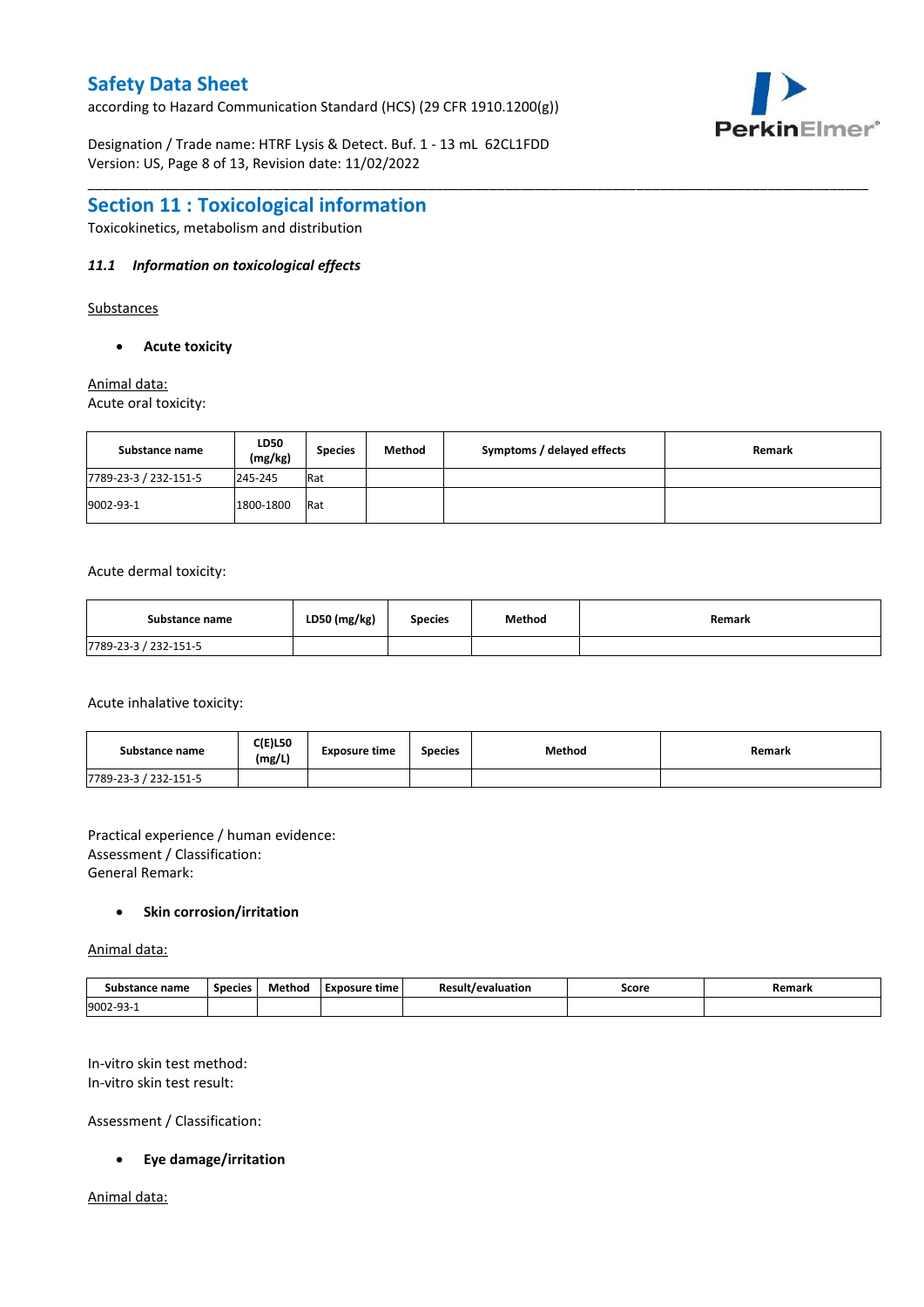according to Hazard Communication Standard (HCS) (29 CFR 1910.1200(g))



Designation / Trade name: HTRF Lysis & Detect. Buf. 1 - 13 mL 62CL1FDD Version: US, Page 9 of 13, Revision date: 11/02/2022

| Substance name | Species | Method | <b>Exposure time</b> | <b>Result/evaluation</b> | Score | Remark |
|----------------|---------|--------|----------------------|--------------------------|-------|--------|
| 9002-93-1      | Rabbit  |        |                      | Eve irritation           |       |        |

In vitro eye test method: In vitro eye test result: Assessment / Classification:

- C**MR effects (carcinogenity, mutagenicity and toxicity for reproduction)**
	- o Germ cell mutagenicity:

Animal data:

Assessment / Classification:

o Carcinogenicity

Practical experience / human evidence: Animal data:

Other information: Assessment / Classification:

o Reproductive toxicity

Practical experience / human evidence: Animal data:

Other information: Assessment / Classification:

Overall assessment on CMR properties:

- **Specific target organ toxicity (single exposure)**
	- o STOT SE 1 and 2

Animal data:

Other information:

o STOT SE 3

Practical experience / human evidence:

Other information: Assessment / Classification:

#### **Specific target organ toxicity (repeated exposure)**

Practical experience / human evidence: Animal data:

Assessment / Classification: Other information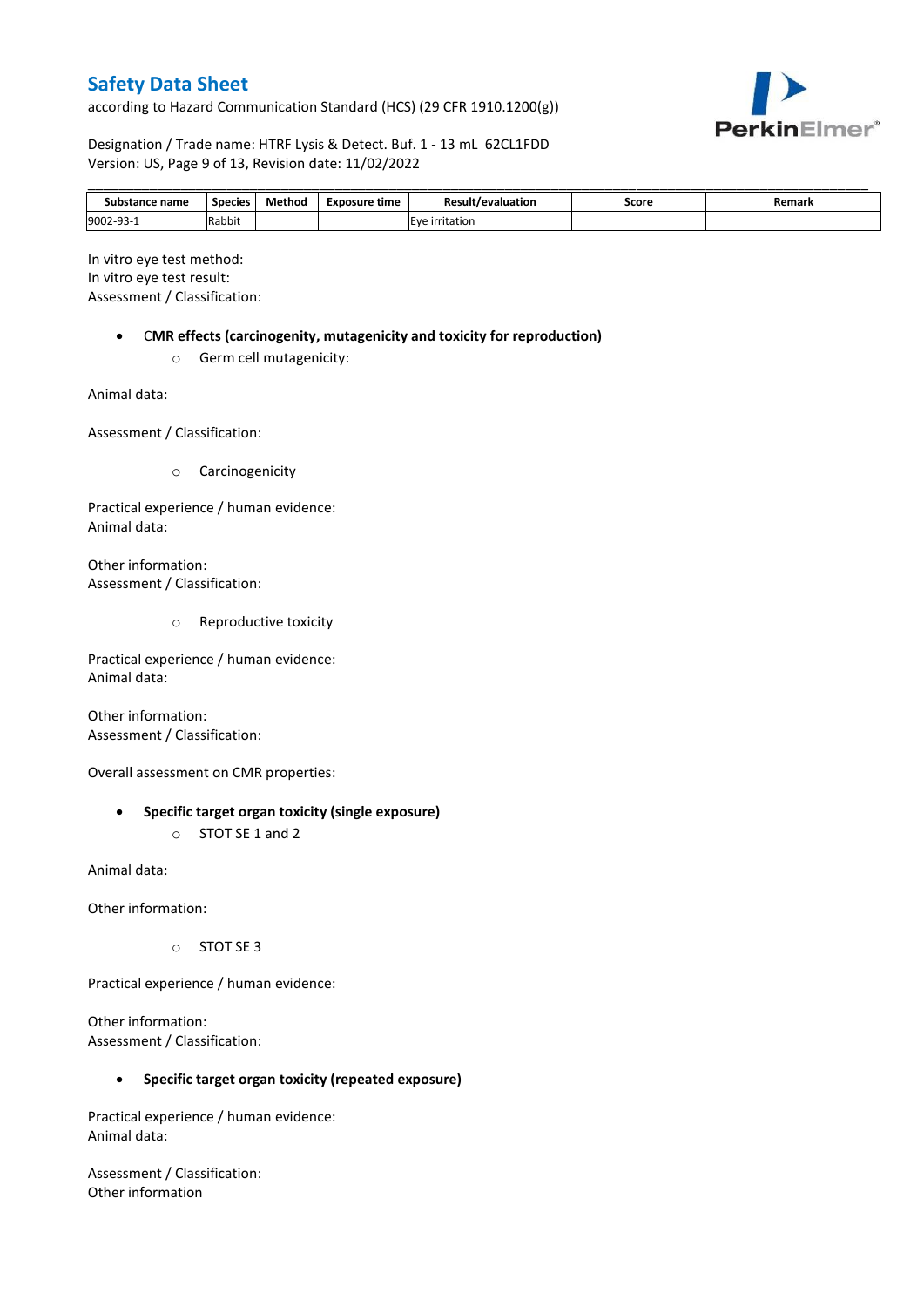according to Hazard Communication Standard (HCS) (29 CFR 1910.1200(g))



Designation / Trade name: HTRF Lysis & Detect. Buf. 1 - 13 mL 62CL1FDD Version: US, Page 10 of 13, Revision date: 11/02/2022

### **Aspiration hazard**

Practical experience / human evidence: Experimental data: viscosity data: see SECTION 9. Assessment / Classification: Remark:

11.1.1 Mixtures No toxicological information is available for the mixture itself

# **Section 12 : Ecological information**

In case that test data regarding one endpoint/differentiation exist for the mixture itself, the classification is carried out according to the substance criteria (excluding biodegradation and bioaccumulation). If no test data exist, the criteria for mixture classification has to be used (calculation method); in this case the toxicological data of the ingredients are shown.

\_\_\_\_\_\_\_\_\_\_\_\_\_\_\_\_\_\_\_\_\_\_\_\_\_\_\_\_\_\_\_\_\_\_\_\_\_\_\_\_\_\_\_\_\_\_\_\_\_\_\_\_\_\_\_\_\_\_\_\_\_\_\_\_\_\_\_\_\_\_\_\_\_\_\_\_\_\_\_\_\_\_\_\_\_\_\_\_\_\_\_\_\_\_\_\_\_\_\_\_\_

### *12.1 Aquatic toxicity:*

Acute (short-term) fish toxicity

| Source:          | Informations relatives à la réglementation VME (France) : ED 984, 07.2012 |           |                       |                       |                  |                                      |                              |        |        |                       |  |
|------------------|---------------------------------------------------------------------------|-----------|-----------------------|-----------------------|------------------|--------------------------------------|------------------------------|--------|--------|-----------------------|--|
| <b>Substance</b> | EC-No.                                                                    | CAS-No    | <b>LC50</b><br>(mg/L) | <b>EC50</b><br>(mg/L) | Test<br>duration | <b>Species</b>                       | Result/<br><b>Evaluation</b> | Method | Remark | <b>General Remark</b> |  |
| 9002-93-1        |                                                                           | 9002-93-1 | 8,9                   |                       |                  | Pimephales<br>96 promelas<br>minnow) |                              |        |        |                       |  |

#### Chronic (long-term) fish toxicity

| Source:   | Informations relatives à la réglementation VME (France) : ED 984, 07.2012 |                                                                                                                   |  |  |  |  |  |  |  |  |  |
|-----------|---------------------------------------------------------------------------|-------------------------------------------------------------------------------------------------------------------|--|--|--|--|--|--|--|--|--|
| Substance | EC No.                                                                    | $\vert$ NOEC (mg/L) Test duration<br><b>CAS-No</b><br>Method<br><b>General Remark</b><br><b>Species</b><br>Remark |  |  |  |  |  |  |  |  |  |
| 9002-93-1 | 9002-93-1                                                                 |                                                                                                                   |  |  |  |  |  |  |  |  |  |

## Acute (short-term) toxicity to crustacea

| Source:   | Informations relatives à la réglementation VME (France) : ED 984, 07.2012                                                                                 |           |    |    |  |  |  |  |  |  |  |
|-----------|-----------------------------------------------------------------------------------------------------------------------------------------------------------|-----------|----|----|--|--|--|--|--|--|--|
| Substance | Result/<br><b>EC50</b><br>Test duration<br><b>CAS-No</b><br>Method<br>EC-No.<br><b>General Remark</b><br><b>Species</b><br>Remark<br>(mg/L)<br>Evaluation |           |    |    |  |  |  |  |  |  |  |
| 9002-93-1 |                                                                                                                                                           | 9002-93-1 | 26 | 48 |  |  |  |  |  |  |  |

#### Chronic (long-term) toxicity to crustacea

| Source           | Informations relatives à la réglementation VME (France) : ED 984, 07.2012 |                                                                                                      |  |  |  |  |  |  |  |  |  |
|------------------|---------------------------------------------------------------------------|------------------------------------------------------------------------------------------------------|--|--|--|--|--|--|--|--|--|
| <b>Substance</b> | EC No.                                                                    | NOEC (mg/L)   Test duration<br>Method<br>CAS-No<br><b>General Remark</b><br><b>Species</b><br>Remark |  |  |  |  |  |  |  |  |  |
| 9002-93-1        |                                                                           | 9002-93-1                                                                                            |  |  |  |  |  |  |  |  |  |

#### Acute (short-term) toxicity to algae and cyanobacteria

| Source:   | Informations relatives à la réglementation VME (France) : ED 984, 07.2012 |                                                                                                                             |  |  |  |  |  |  |  |  |  |
|-----------|---------------------------------------------------------------------------|-----------------------------------------------------------------------------------------------------------------------------|--|--|--|--|--|--|--|--|--|
| Substance | EC No.                                                                    | Result/<br>EC50 (mg/L) Test duration<br>Method<br><b>General Remark</b><br>CAS-No<br>Remark<br>Species<br><b>Evaluation</b> |  |  |  |  |  |  |  |  |  |
| 9002-93-1 |                                                                           | 9002-93-1                                                                                                                   |  |  |  |  |  |  |  |  |  |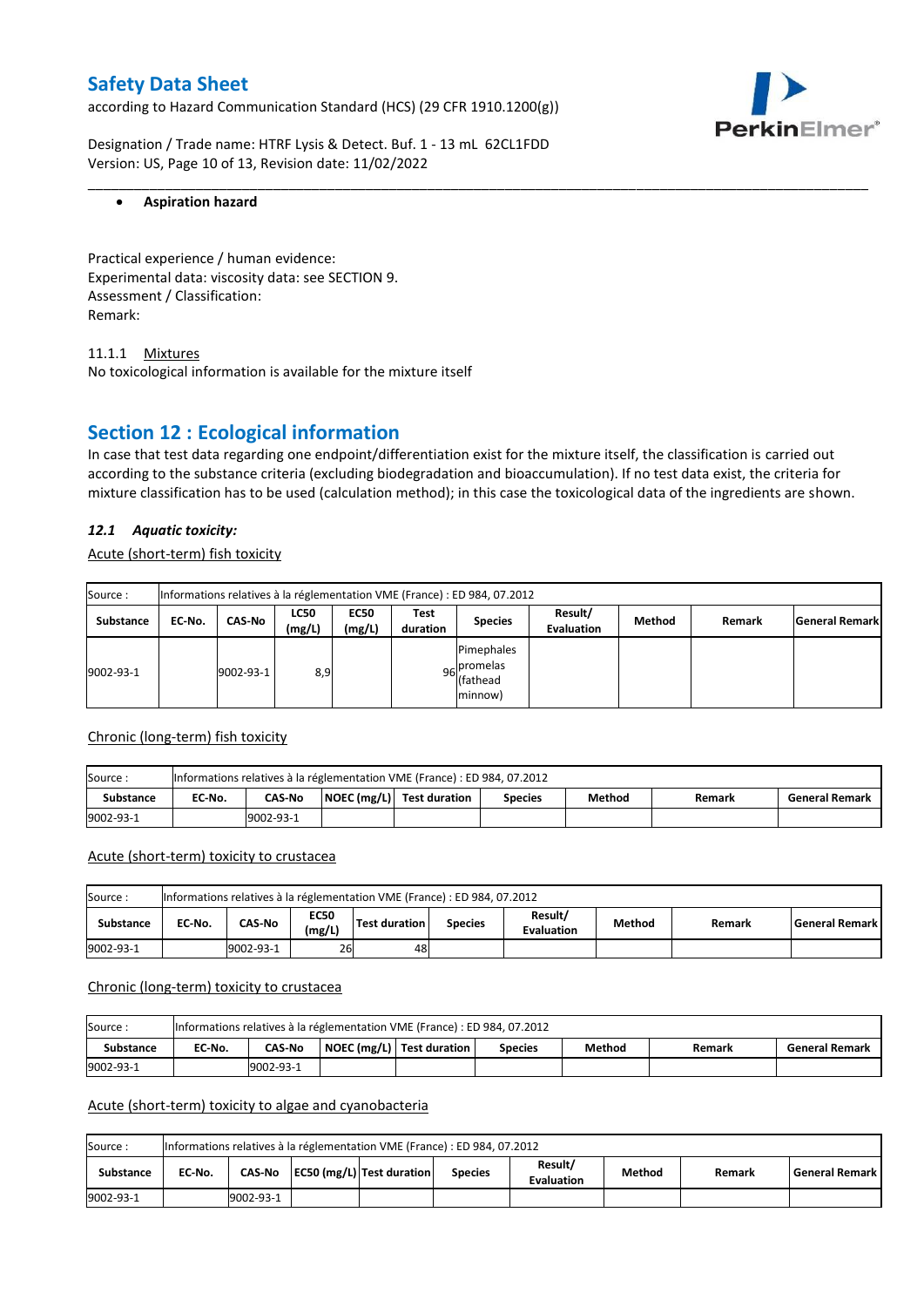according to Hazard Communication Standard (HCS) (29 CFR 1910.1200(g))



### Designation / Trade name: HTRF Lysis & Detect. Buf. 1 - 13 mL 62CL1FDD Version: US, Page 11 of 13, Revision date: 11/02/2022

#### Toxicity to microorganisms and other aquatic plants / organisms

| Source:   | Informations relatives à la réglementation VME (France) : ED 984, 07.2012 |               |               |                |        |        |                       |  |  |  |  |
|-----------|---------------------------------------------------------------------------|---------------|---------------|----------------|--------|--------|-----------------------|--|--|--|--|
| Substance | EC-No.                                                                    | <b>CAS-No</b> | $EC50$ (mg/L) | <b>Species</b> | Method | Remark | <b>General Remark</b> |  |  |  |  |
| 9002-93-1 | 9002-93-1                                                                 |               |               |                |        |        |                       |  |  |  |  |

\_\_\_\_\_\_\_\_\_\_\_\_\_\_\_\_\_\_\_\_\_\_\_\_\_\_\_\_\_\_\_\_\_\_\_\_\_\_\_\_\_\_\_\_\_\_\_\_\_\_\_\_\_\_\_\_\_\_\_\_\_\_\_\_\_\_\_\_\_\_\_\_\_\_\_\_\_\_\_\_\_\_\_\_\_\_\_\_\_\_\_\_\_\_\_\_\_\_\_\_\_

Assessment / Classification:

### *12.2 Persistence and degradability*

Biodegradation:

| Source:   | Informations relatives à la réglementation VME (France) : ED 984, 07.2012 |           |                 |                                    |                         |        |                                                                                      |  |  |  |  |
|-----------|---------------------------------------------------------------------------|-----------|-----------------|------------------------------------|-------------------------|--------|--------------------------------------------------------------------------------------|--|--|--|--|
| Substance | EC No.                                                                    | CAS-No    | <b>Inoculum</b> | <b>Biodegradation</b><br>parameter | Degradation<br>rate (%) | Method | Remark                                                                               |  |  |  |  |
| 9002-93-1 |                                                                           | 9002-93-1 |                 | BOD (% of COD).                    | 36-36                   |        | In accordance with the required<br>stability the product is poorly<br>biodegradable. |  |  |  |  |

#### Abiotic Degradation:

| Source:          |        |               |                                     |                                   |               |    |        |        |
|------------------|--------|---------------|-------------------------------------|-----------------------------------|---------------|----|--------|--------|
| <b>Substance</b> | EC-No. | <b>CAS-No</b> | Abiotic<br>degradation test<br>type | Half-life time Temperature<br>(j) | $(^{\circ}C)$ | рH | Method | Remark |
| 9002-93-1        |        | 9002-93-1     |                                     |                                   |               |    |        |        |

Assessment / Classification:

### *12.3 Bioaccumulative potential*

Bioconcentration factor (BCF):

| Source:   |        |               |                |               |        |        |
|-----------|--------|---------------|----------------|---------------|--------|--------|
| Substance | EC No. | <b>CAS-No</b> | <b>Species</b> | <b>Result</b> | Method | Remark |
| 9002-93-1 |        | 9002-93-1     |                |               |        |        |

### *12.4 Mobility in soil*

| Source:   |       |                   |                     |                          |                                        |         |                                  |                                            |                                                 |        |        |
|-----------|-------|-------------------|---------------------|--------------------------|----------------------------------------|---------|----------------------------------|--------------------------------------------|-------------------------------------------------|--------|--------|
| Substance | EC n° |                   | CAS n° Distribution | <b>Transport</b><br>type | Henry's law<br>constant<br>(Pa.m3/mol) | Log KOC | Half-life<br>time in<br>soil (j) | Half-life<br>time in<br>fresh<br>water (j) | <b>Half-life</b><br>time in<br>sea water<br>(j) | Method | Remark |
| 9002-93-1 |       | 9002-<br>$93 - 1$ |                     |                          |                                        |         |                                  |                                            |                                                 |        |        |

#### *12.5 Results of PBT and vPvB assessment*

#### *12.6 Other adverse effects:*

Additional ecotoxicological information: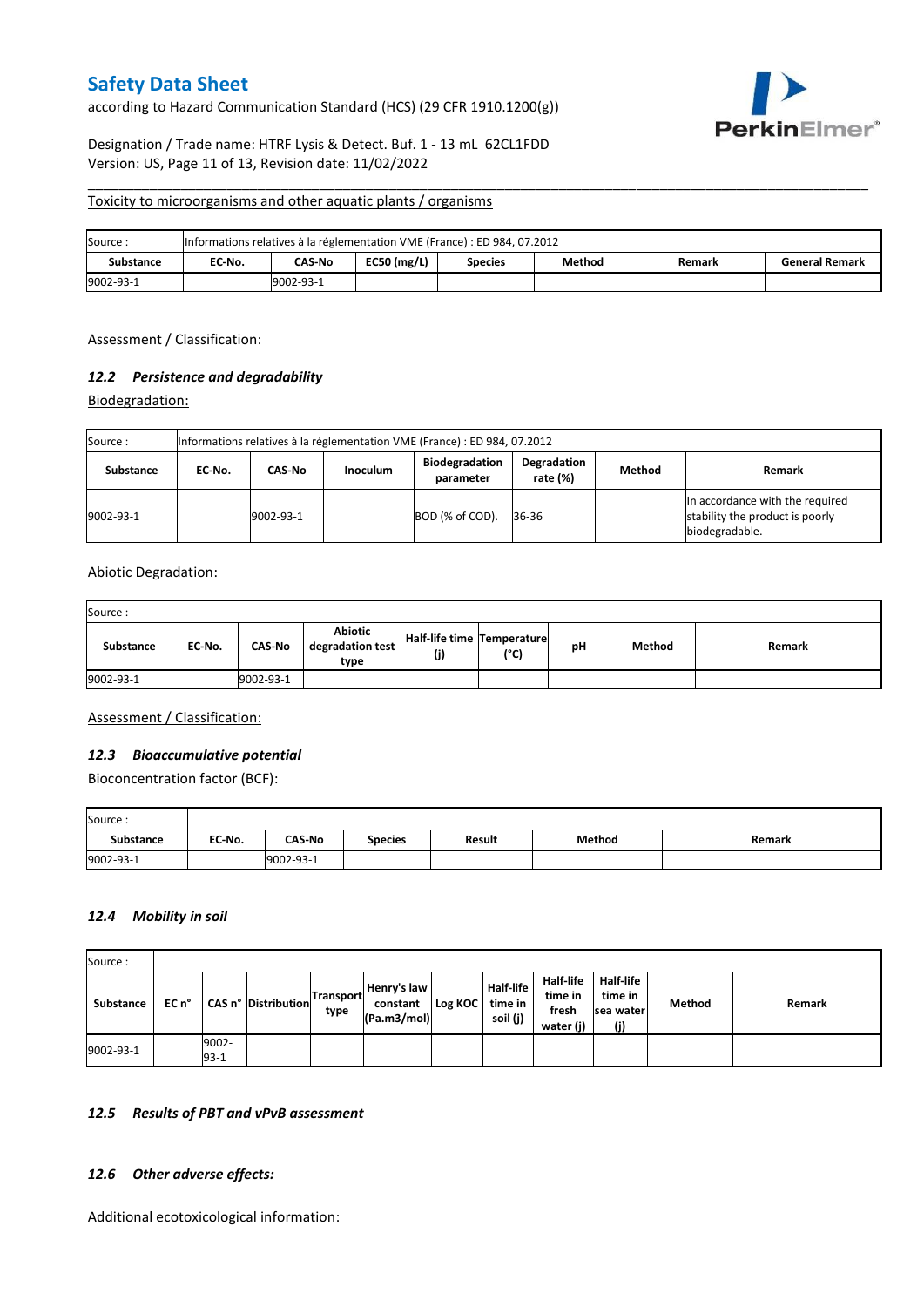according to Hazard Communication Standard (HCS) (29 CFR 1910.1200(g))



Designation / Trade name: HTRF Lysis & Detect. Buf. 1 - 13 mL 62CL1FDD Version: US, Page 12 of 13, Revision date: 11/02/2022

# **Section 13 : Disposal considerations**

## *13.1 Waste treatment methods*

Waste treatment options: Dispose of waste according to applicable legislation. ;

Other disposal recommendations: Additional information:

# **Section 14 : Transport information**

#### ADR/RID/AND/IMDG/IATA

| UN No.                     |  |
|----------------------------|--|
| UN Proper shipping name    |  |
| Transport hazard class(es) |  |
| Hazard label(s)            |  |
|                            |  |
| Packing group              |  |

\_\_\_\_\_\_\_\_\_\_\_\_\_\_\_\_\_\_\_\_\_\_\_\_\_\_\_\_\_\_\_\_\_\_\_\_\_\_\_\_\_\_\_\_\_\_\_\_\_\_\_\_\_\_\_\_\_\_\_\_\_\_\_\_\_\_\_\_\_\_\_\_\_\_\_\_\_\_\_\_\_\_\_\_\_\_\_\_\_\_\_\_\_\_\_\_\_\_\_\_\_

| Land transport (ADR/RID)                                             |                                                  |
|----------------------------------------------------------------------|--------------------------------------------------|
| <b>Classification code ADR:</b>                                      | Special Provisions for ADR/RID:                  |
| Limited quantities for ADR/RID:                                      | <b>Excepted Quantities for ADR/RID:</b>          |
| Packing Instructions for ADR/RID:                                    |                                                  |
| Special packing provisions for ADR/RID:                              |                                                  |
| Mixed packing provisions:                                            | Portable tanks and bulk containers Instructions: |
| Portable tanks and bulk containers Special Provisions:               |                                                  |
| <b>ADR Tank Code:</b>                                                | ADR Tank special provisions:                     |
| Vehicle for tank carriage:                                           | Special provisions for carriage Packages:        |
| Special provisions for carriage Bulk:                                |                                                  |
| Special provisions for carriage for loading, unloading and handling: |                                                  |
| Special Provisions for carriage Operation:                           |                                                  |
| Hazard identification No:                                            | Transport category (Tunnel restriction code):    |
|                                                                      |                                                  |
| Sea transport (IMDG)                                                 |                                                  |
| Marine Pollutant:                                                    | Subsidiary risk(s) for IMDG:                     |
| Packing provisions for IMDG:                                         | Limited quantities for IMDG:                     |
| Packing instructions for IMDG:                                       | <b>IBC</b> Instructions:                         |
| <b>IBC Provisions:</b>                                               | IMO tank instructions:                           |
| UN tank instructions:                                                | Tanks and bulk Provisions:                       |
| EmS:                                                                 | Stowage and segregation for IMDG:                |
| Properties and observations:                                         |                                                  |
|                                                                      |                                                  |
| Inland waterway transport (ADN)                                      |                                                  |
| <b>Classification Code ADN:</b>                                      | <b>Special Provisions ADN:</b>                   |
| Limited quantities ADN:                                              | <b>Excepted quantities ADN:</b>                  |
| Carriage permitted:                                                  | Equipment required:                              |
| Provisions concerning loading and unloading:                         |                                                  |
| Provisions concerning carriage:                                      | Number of blue cones/lights:                     |
| Remark:                                                              |                                                  |
|                                                                      |                                                  |
| Air transport (ICAO-TI / IATA-DGR)                                   |                                                  |
| Subsidiary risk for IATA:                                            | Excepted quantity for IATA:                      |
|                                                                      |                                                  |

# *Transport in bulk according to Annex II of MARPOL 73/78 and the IBC Code*